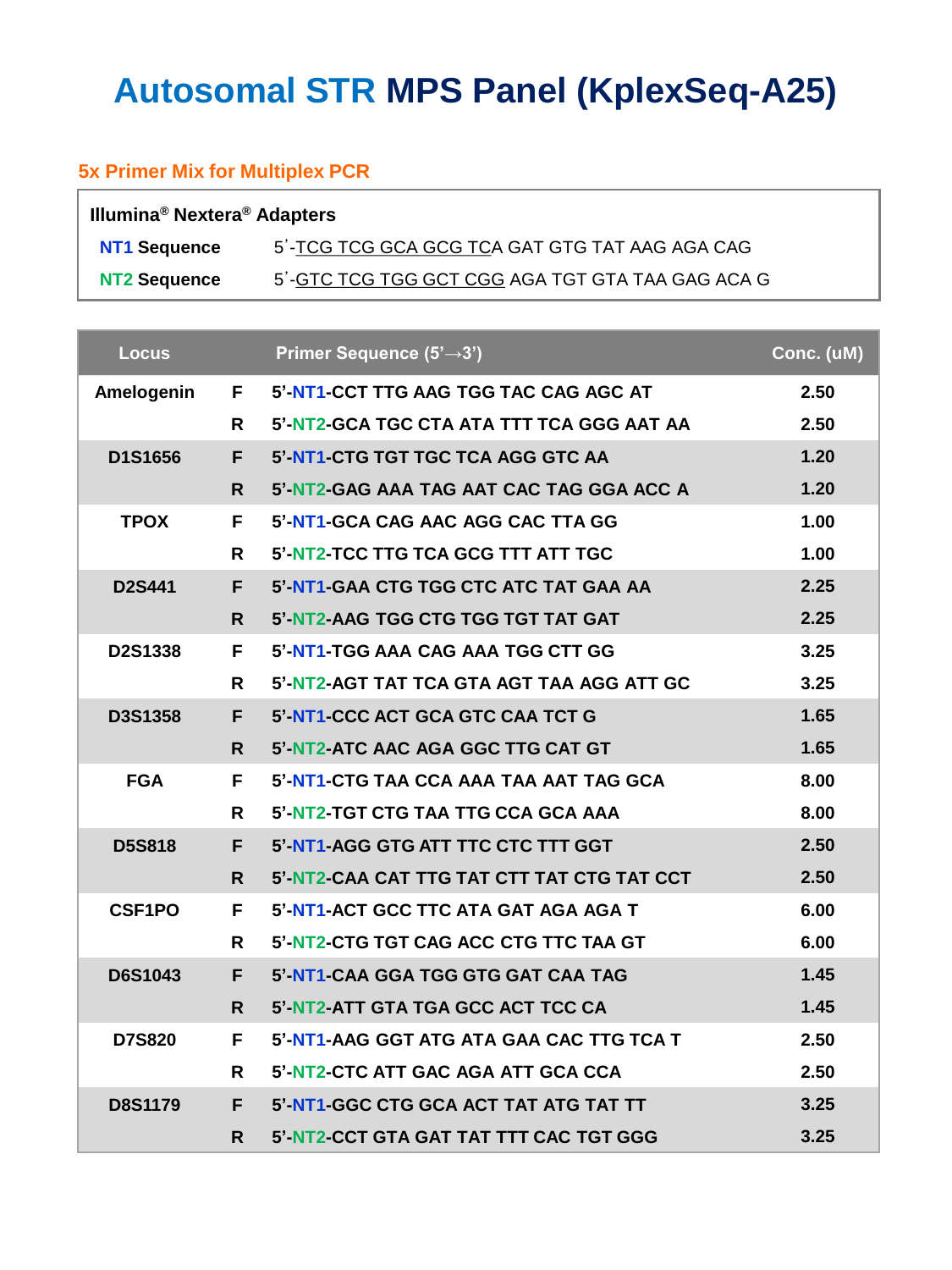### **Autosomal STR MPS Panel (continued)**

#### **5x Primer Mix for Multiplex PCR (continued)**

| <b>Locus</b>  |    | Primer Sequence $(5' \rightarrow 3')$      | Conc. (uM) |
|---------------|----|--------------------------------------------|------------|
| D10S1248      | F. | 5'-NT1-AAT GAA TTG AAC AAA TGA GTG AG      | 2.50       |
|               | R  | 5'-NT2-GGA ACA ACT CTG GTT GTA TTG TCT     | 2.50       |
| <b>TH01</b>   | F. | 5'-NT1-GAT TCC CAT TGG CCT GTT C           | 1.00       |
|               | R. | 5'-NT2-CAG GTC ACA GGG AAC ACA GA          | 1.00       |
| <b>vWA</b>    | F. | 5'-NT1-AGC CCT AGT GGA TGA TAA GAA         | 2.75       |
|               | R  | 5'-NT2-TGA TAA ATA CAT AGG ATG GAT GG      | 2.75       |
| D12S391       | F. | 5'-NT1-AAA GAA TCA ACA GGA TCA ATG G       | 4.50       |
|               | R. | 5'-NT2-TTC CTC TAA TAA ATC CCC TCT C       | 4.50       |
| D13S317       | F. | 5'-NT1-TCT GAC CCA TCT AAC GCC TA          | 2.50       |
|               | R  | 5'-NT2-ATA GGC AGC CCA AAA AGA CA          | 2.50       |
| Penta E       | F. | 5'-NT1-GGC GAC TGA GCA AGA CTC A           | 8.50       |
|               | R. | 5'-NT2-TGG AAA GAA TTC TCT TAT TTG GG      | 8.50       |
| D16S539       | F. | 5'-NT1-ATA CAG ACA GAC AGA CAG GTG         | 1.10       |
|               | R. | 5'-NT2-AGC ATG TAT CTA TCA TCC ATC TC      | 1.10       |
| D18S51        | F. | 5'-NT1-GTT GCT ACT ATT TCT TTT CTT TTT CTC | 4.50       |
|               | R. | 5'-NT2-CTG AGT GAC AAA TTG AGA CCT TG      | 4.50       |
| D19S433       | F. | 5'-NT1-GCA AAA AGC TAT AAT TGT ACC AC      | 2.50       |
|               | R  | 5'-NT2-CCC GAA TAA AAA TCT TCT CTC TTT     | 2.50       |
| D21S11        | F. | 5'-NT1-AAT TCC CCA AGT GAA TTG CC          | 4.25       |
|               | R. | 5'-NT2-AAT AGG AGG TAG ATA GAC TGG AT      | 4.25       |
| Penta D       | F. | 5'-NT1-TGG AAG GTC GAA GCT GAA GT          | 10.00      |
|               | R. | 5'-NT2-TGA TTC TCT TTT TTT CCC CTT C       | 10.00      |
| D22S1045      | F. | 5'-NT1-TTT CCC CGA TGA TAG TAG TCT         | 7.00       |
|               | R. | 5'-NT2-GTG AGT GAT CAC GCG AAT GT          | 7.00       |
| <b>DYS391</b> | F. | 5'-NT1-TTC AAT CAT ACA CCC ATA TCT GTC     | 3.50       |
|               | R  | 5'-NT2-TGC AAG CAA TTG CCA TAG AG          | 3.50       |